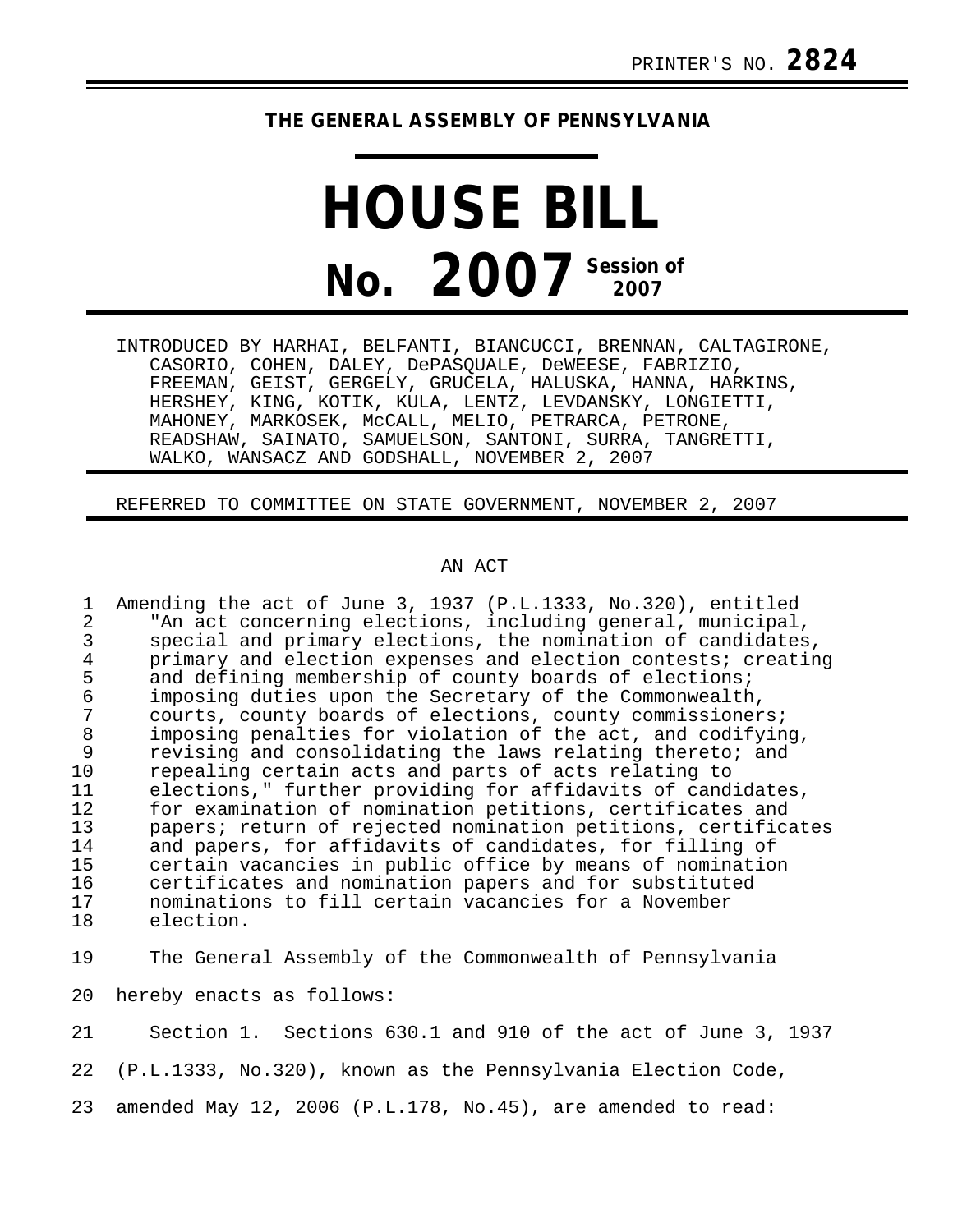1 Section 630.1. Affidavits of Candidates.--Each candidate for 2 any State, county, city, borough, incorporated town, township, 3 school district or poor district office, or for the office of 4 United States Senator or Representative in Congress, selected as 5 provided in section 630 of this act, shall file with the 6 nomination certificate an affidavit stating--(a) his residence, 7 with street and number, if any, and his post-office address; (b) 8 his election district, giving city, borough, town or township; 9 (c) the name of the office for which he consents to be a 10 candidate; (d) that he is eligible for such office; (e) that he 11 will not knowingly violate any provision of this act, or of any 12 law regulating and limiting election expenses and prohibiting 13 corrupt practices in connection therewith; (f) unless he is a 14 candidate for judge of a court of common pleas, the Philadelphia 15 Municipal Court or the Traffic Court of Philadelphia, or for the 16 office of school board in a district where that office is 17 elective or for the office of [justice of the peace] magisterial 18 district judge, that he is not a candidate for the same office 19 of any party or political body and not a registered and enrolled 20 member of any party other than the one designated in such 21 certificate; (g) that he is aware of the provisions of section 22 1626 of this act requiring election and post-election reporting 23 of campaign contributions and expenditures; and (h) that he is 24 not a candidate for an office which he already holds, the term 25 of which is not set to expire in the same year as the office 26 subject to the affidavit.

27 Section 910. Affidavits of Candidates.--Each candidate for 28 any State, county, city, borough, incorporated town, township, 29 ward, school district, poor district, election district, party 30 office, party delegate or alternate, or for the office of United 20070H2007B2824 - 2 -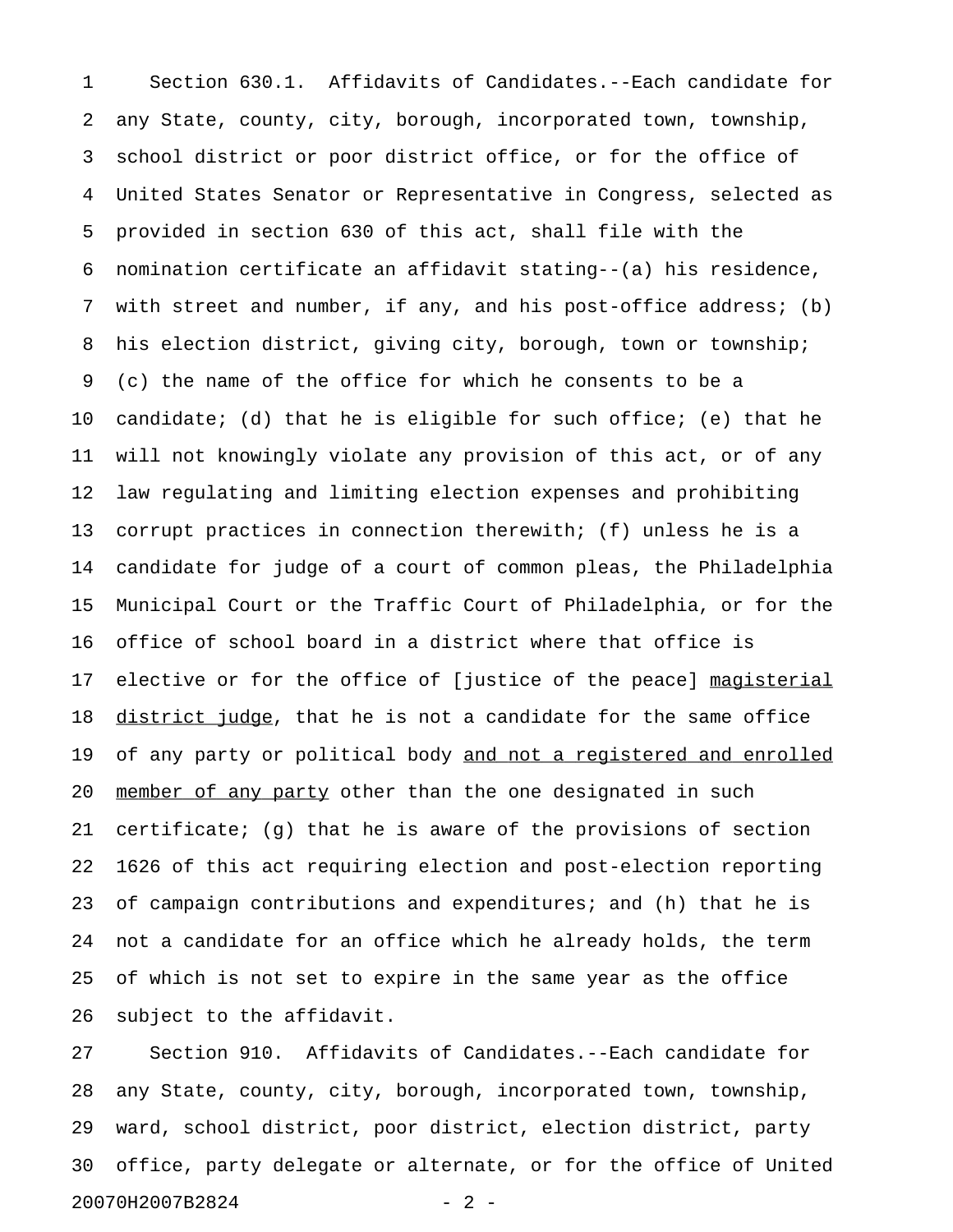1 States Senator or Representative in Congress, shall file with 2 his nomination petition his affidavit stating--(a) his 3 residence, with street and number, if any, and his post-office 4 address; (b) his election district, giving city, borough, town 5 or township; (c) the name of the office for which he consents to 6 be a candidate; (d) that he is eligible for such office; (e) 7 that he will not knowingly violate any provision of this act, or 8 of any law regulating and limiting nomination and election 9 expenses and prohibiting corrupt practices in connection 10 therewith; (f) unless he is a candidate for judge of a court of 11 common pleas, the Philadelphia Municipal Court or the Traffic 12 Court of Philadelphia, or for the office of school director in a 13 district where that office is elective or for the office of 14 [justice of the peace] magisterial district judge that he is not 15 a candidate for nomination for the same office of any party and 16 not a registered and enrolled member of any party other than the 17 one designated in such petition; (g) if he is a candidate for a 18 delegate, or alternate delegate, member of State committee, 19 National committee or party officer, that he is a registered and 20 enrolled member of the designated party; (h) if he is a 21 candidate for delegate or alternate delegate the presidential 22 candidate to whom he is committed or the term "uncommitted"; (i) 23 that he is aware of the provisions of section 1626 of this act 24 requiring pre-election and post-election reporting of campaign 25 contributions and expenditures; and (j) that he is not a 26 candidate for an office which he already holds, the term of 27 which is not set to expire in the same year as the office 28 subject to the affidavit. In cases of petitions for delegate and 29 alternate delegate to National conventions, the candidate's 30 affidavit shall state that his signature to the delegate's 20070H2007B2824 - 3 -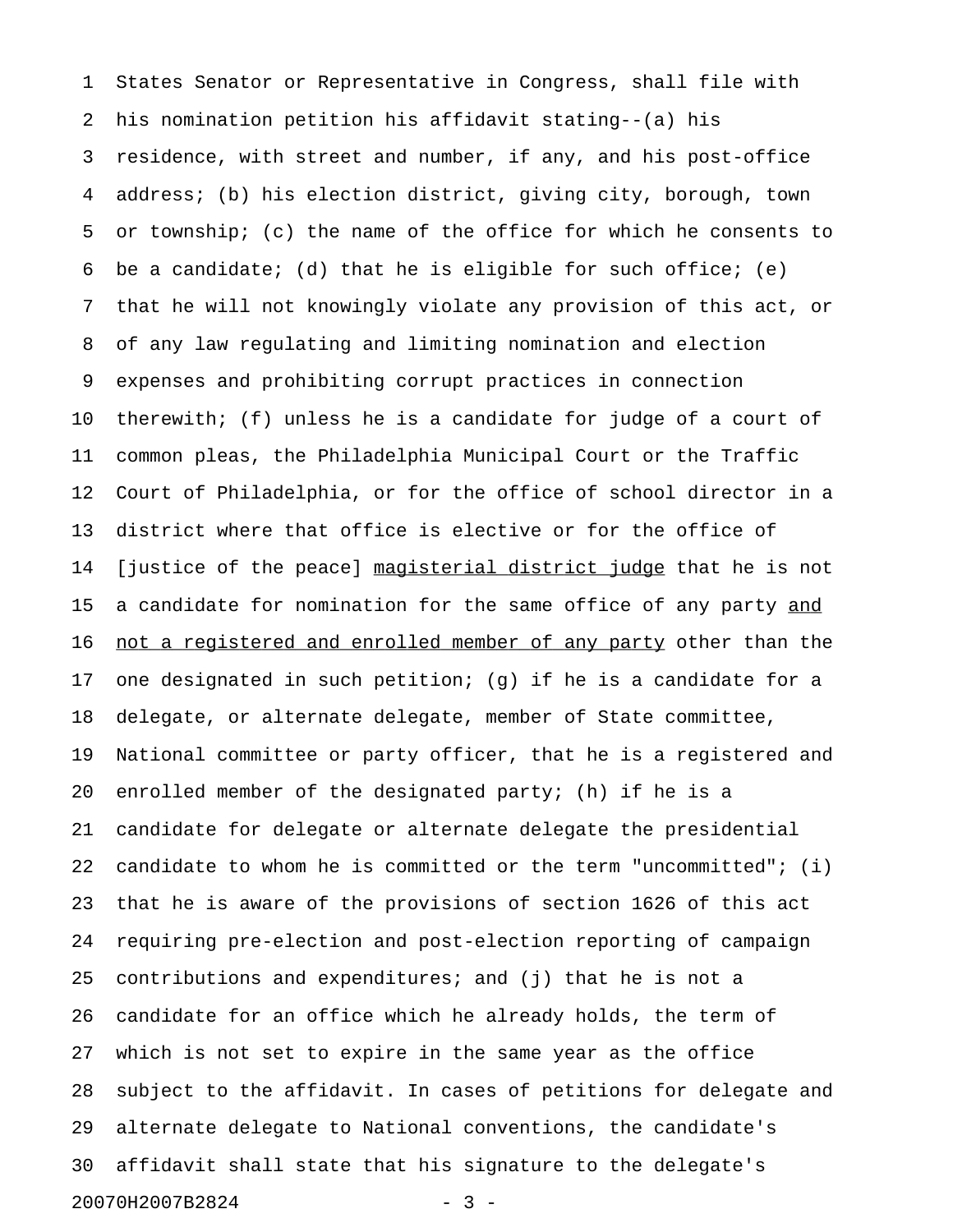1 statement, as hereinafter set forth, if such statement is signed 2 by said candidate, was affixed to the sheet or sheets of said 3 petition prior to the circulation of same. In the case of a 4 candidate for nomination as President of the United States, it 5 shall not be necessary for such candidate to file the affidavit 6 required in this section to be filed by candidates, but the 7 post-office address of such candidate shall be stated in such 8 nomination petition.

9 Section 2. The first paragraph of section 976 of the act, 10 amended February 19, 1986 (P.L.29, No.11), is amended to read: 11 Section 976. Examination of Nomination Petitions, 12 Certificates and Papers; Return of Rejected Nomination 13 Petitions, Certificates and Papers.--When any nomination 14 petition, nomination certificate or nomination paper is 15 presented in the office of the Secretary of the Commonwealth or 16 of any county board of elections for filing within the period 17 limited by this act, it shall be the duty of the said officer or 18 board to examine the same. No nomination petition, nomination 19 paper or nomination certificate shall be permitted to be filed 20 if--(a) it contains material errors or defects apparent on the 21 face thereof, or on the face of the appended or accompanying 22 affidavits; or (b) it contains material alterations made after 23 signing without the consent of the signers; or (c) it does not 24 contain a sufficient number of signatures as required by law; 25 Provided, however, That the Secretary of the Commonwealth or the 26 county board of elections, although not hereby required so to 27 do, may question the genuineness of any signature or signatures 28 appearing thereon, and if he or it shall thereupon find that any 29 such signature or signatures are not genuine, such signature or 30 signatures shall be disregarded in determining whether the 20070H2007B2824 - 4 -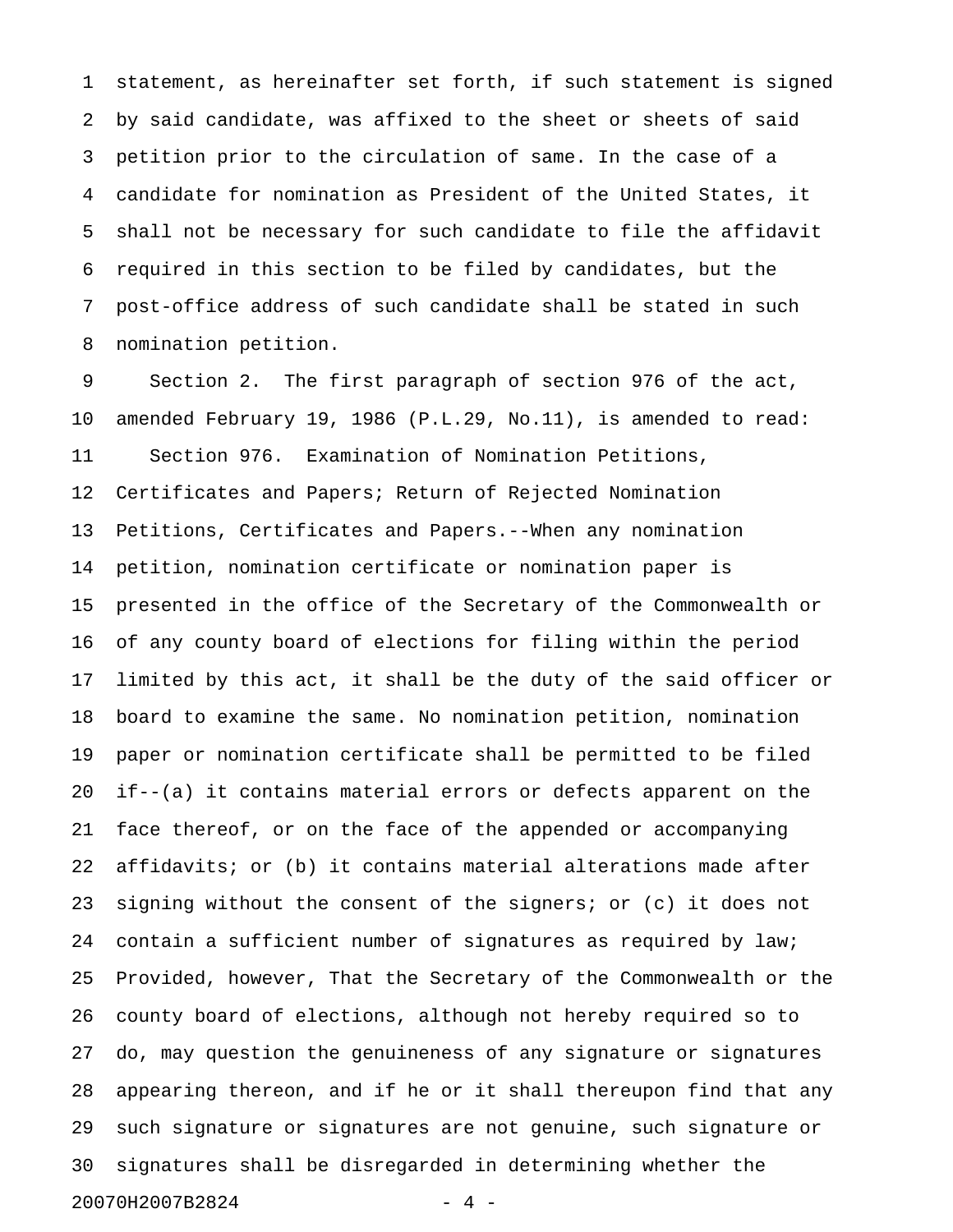1 nomination petition, nomination paper or nomination certificate 2 contains a sufficient number of signatures as required by law; 3 or (d) in the case of nomination petitions, if nomination 4 petitions have been filed for a person registered and enrolled 5 in any party other than the one designated in the nominating 6 petition or for printing the name of the same person for the 7 same office, except the office of judge of a court of common 8 pleas, the Philadelphia Municipal Court or the Traffic Court of 9 Philadelphia, or the office of school director in districts 10 where that office is elective or the office of [justice of the 11 peace] magisterial district judge upon the official ballot of 12 more than one political party; or (e) in the case of nomination 13 papers, if the candidate named therein has filed a nomination 14 petition for any public office for the ensuing primary, or has 15 been nominated for any such office by nomination papers 16 previously filed; or (f) if the nomination petitions or papers 17 are not accompanied by the filing fee or certified check 18 required for said office; or (g) in the case of nomination 19 papers, the appellation set forth therein is identical with or 20 deceptively similar to the words used by any existing party or 21 by any political body which has already filed nomination papers 22 for the same office, or if the appellation set forth therein 23 contains part of the name, or an abbreviation of the name or 24 part of the name of an existing political party, or of a 25 political body which has already filed nomination papers for the 26 same office. The invalidity of any sheet of a nomination 27 petition or nomination paper shall not affect the validity of 28 such petition or paper if a sufficient petition or paper remains 29 after eliminating such invalid sheet. The action of said officer 30 or board in refusing to receive and file any such nomination 20070H2007B2824 - 5 -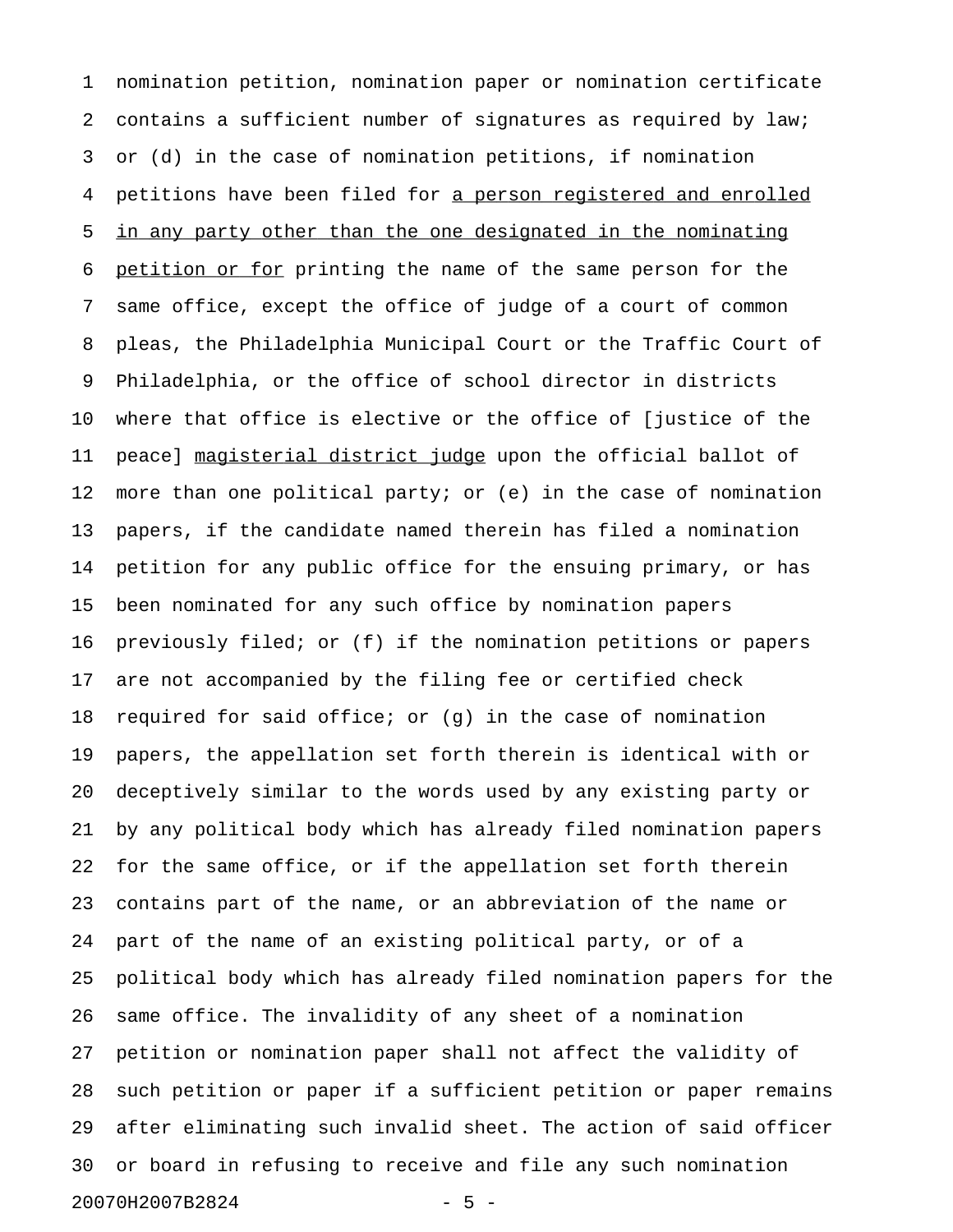1 petition, certificate or paper, may be reviewed by the court 2 upon an application to compel its reception as of the date when 3 it was presented to the office of such officer or board: 4 Provided, however, That said officer or board shall be entitled 5 to a reasonable time in which to examine any petitions, 6 certificates or papers, and to summon and interrogate the 7 candidates named therein, or the persons presenting said 8 petitions, certificates or papers, and his or their retention of 9 same for the purpose of making such examination or interrogation 10 shall not be construed as an acceptance or filing.

11 \* \* \*

12 Section 3. Section 981.1 of the act, amended May 12, 2006 13 (P.L.178, No.45), is amended to read:

14 Section 981.1. Affidavits of Candidates.--Each candidate for 15 any State, county, city, borough, incorporated town, township, 16 ward, school district, poor district or election district 17 office, or for the office of United States Senator or 18 Representative in Congress, selected as provided in sections 979 19 and 980 of this act, shall file with the substituted nomination 20 certificate an affidavit stating--(a) his residence, with street 21 and number, if any, and his post-office address; (b) his 22 election district, giving city, borough, town or township; (c) 23 the name of the office for which he consents to be a candidate; 24 (d) that he is eligible for such office; (e) that he will not 25 knowingly violate any provision of this act, or of any law 26 regulating and limiting election expenses and prohibiting 27 corrupt practices in connection therewith; (f) unless he is a 28 candidate for judge of a court of common pleas, the Philadelphia 29 Municipal Court or the Traffic Court of Philadelphia, or for the 30 office of school board in a district where that office is 20070H2007B2824 - 6 -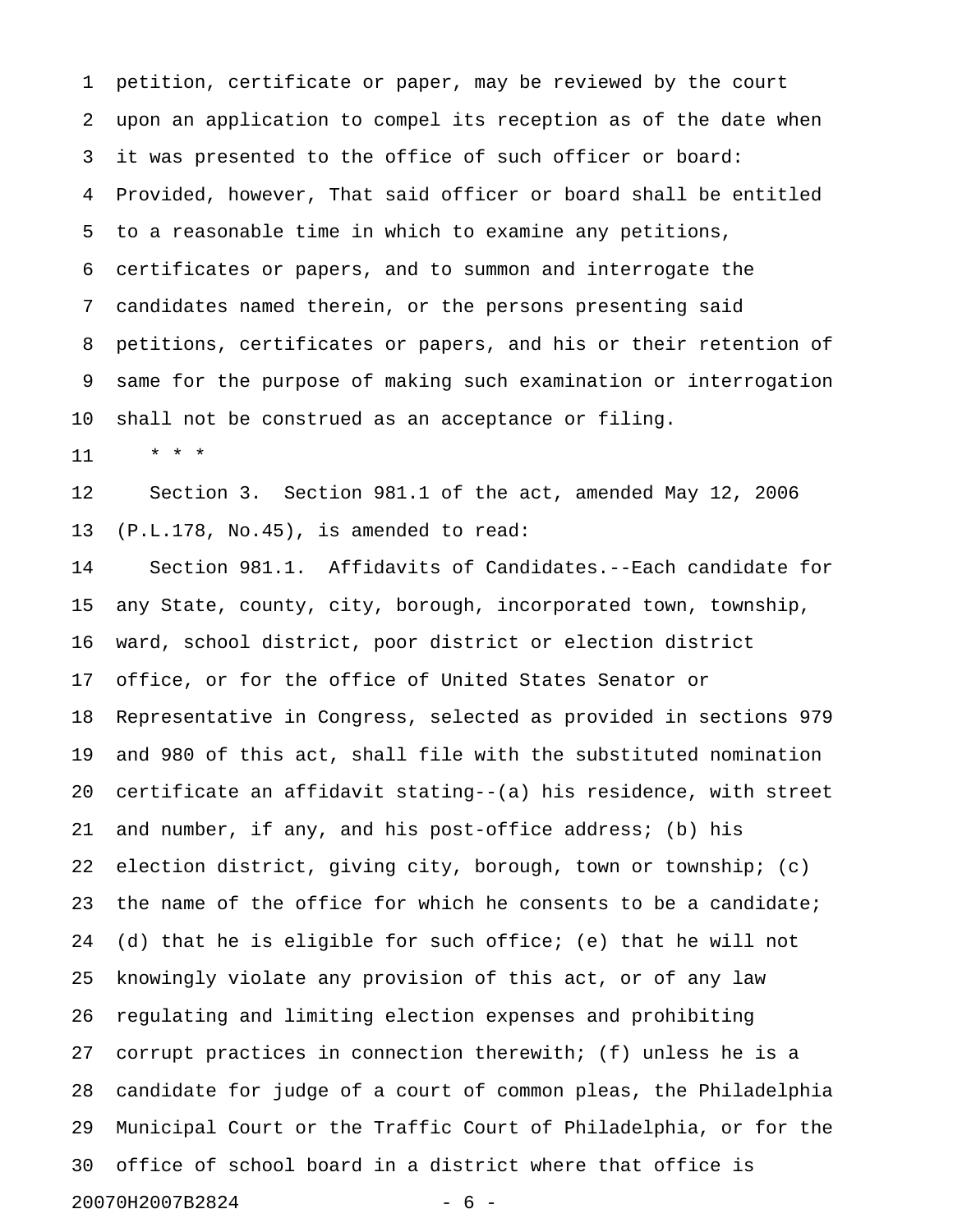1 elective or for the office of [justice of the peace] magisterial 2 district judge, that he is not a candidate for the same office 3 of any party or political body and not a registered and enrolled 4 member of any party other than the one designated in such 5 certificate; (g) that he is aware of the provisions of section 6 1626 of this act requiring election and post-election reporting 7 of campaign contributions and expenditures; and (h) that he is 8 not a candidate for an office which he already holds, the term 9 of which is not set to expire in the same year as the office 10 subject to the affidavit.

11 Section 4. Sections 993(a) and 998(a) and (b) of the act, 12 amended February 19, 1986 (P.L.29, No.11), are amended to read: 13 Section 993. Filling of Certain Vacancies in Public Office 14 by Means of Nomination Certificates and Nomination Papers.--(a) 15 In all cases where a vacancy shall occur for any cause in an 16 elective public office, including that of judge of a court of 17 record, at a time when such vacancy is required by the 18 provisions of the Constitution or the laws of this Commonwealth 19 to be filled at the ensuing election but at a time when 20 nominations for such office cannot be made under any other 21 provision of this act, nominations to fill such vacancies shall 22 be made by political parties in accordance with party rules 23 relating to the filling of vacancies by means of nomination 24 certificates in the form prescribed in section nine hundred 25 ninety-four of this act, and by political bodies by means of 26 nomination papers in accordance with the provisions of sections 27 nine hundred fifty-one, nine hundred fifty-two and nine hundred 28 fifty-four of this act. No such nomination certificate shall 29 nominate any person who is a registered and enrolled member of 30 any party other than the one designated in the nominating 20070H2007B2824 - 7 -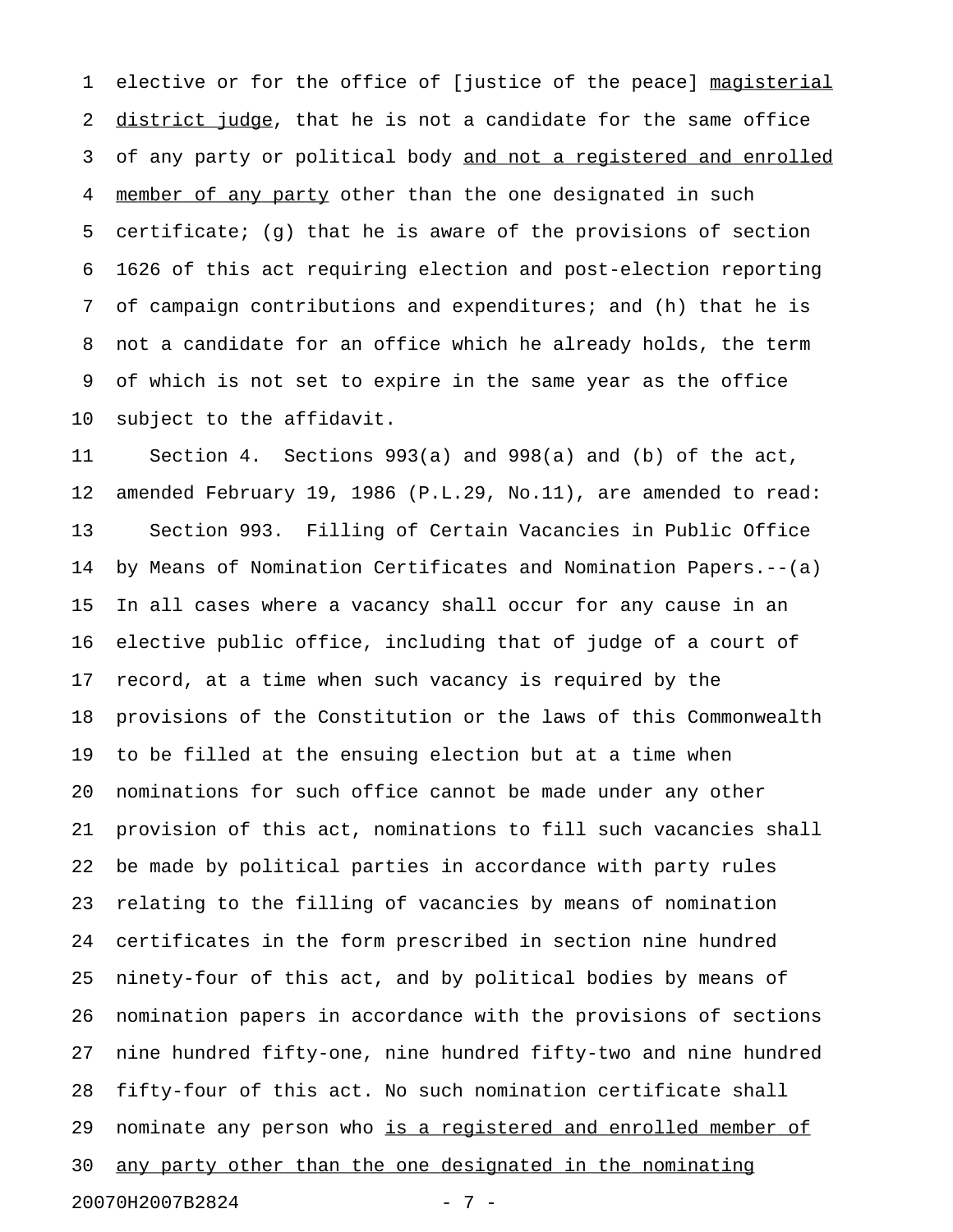1 petition or has already been nominated by any other political 2 party or by any political body for the same office unless such 3 person is a candidate for the office of judge of a court of 4 common pleas, the Philadelphia Municipal Court or the Traffic 5 Court of Philadelphia, or for the office of school director in 6 districts where that office is elective or for the office of 7 [justice of the peace] magisterial district judge. No such 8 nomination papers shall nominate any person who is a registered 9 <u>and enrolled member of any party other than the one designated</u> 10 in the nominating petition or has already been nominated by any 11 political party or by any other political body for any office to 12 be filled at the ensuing November election, unless such person 13 is a candidate for the office of judge of a court of common 14 pleas, the Philadelphia Municipal Court or the Traffic Court of 15 Philadelphia, or for the office of school director in districts 16 where that office is elective or for the office of [justice of 17 the peace] magisterial district judge.

18 \* \* \*

19 Section 998. Substituted Nominations to Fill Certain 20 Vacancies for a November Election.--(a) Any vacancy happening 21 or existing in any party nomination made in accordance with the 22 provisions of section nine hundred ninety-three of this act for 23 a November election by reason of the death or withdrawal of any 24 candidate may be filled by a substituted nomination made by such 25 committee as is authorized by the rules of the party to make 26 nominations in the event of vacancies on the party ticket, in 27 the form prescribed by section nine hundred ninety-four of this 28 act. But no substituted nomination certificate shall nominate 29 any person who is a registered and enrolled member of any party 30 other than the one designated in the nominating petition or has 20070H2007B2824 - 8 -